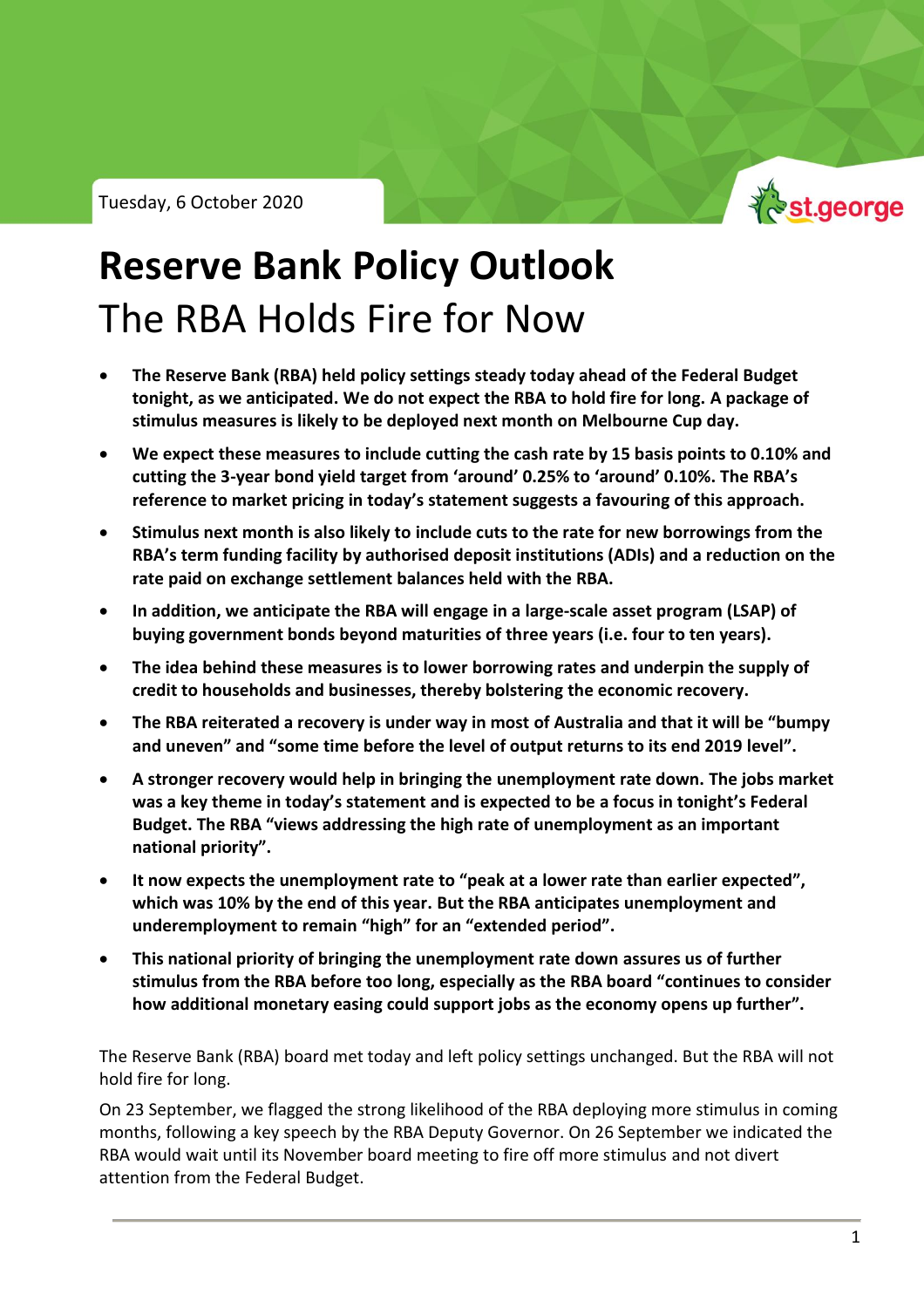Today's accompanying statement leaves us comfortable with this view. We anticipate the RBA will deploy more easing on November 3, also Melbourne Cup day. This should include a 15 basis point cut to the cash rate to 0.10%, as well as a 15 basis point cut to the 3-year government bond yield target to 0.10%.

The RBA notes that over the last few weeks, 3-year bond yields have fallen to around 18 basis points, as markets price in some probability of further monetary policy easing. This sentence suggests the RBA is implicitly endorsing market pricing around the outlook for the cash rate and 3 year bond yield.

The package of RBA stimulus next month is also likely to include a cut to the rate for new borrowings from the RBA's term funding facility rate accessed by authorised deposit institutions (ADIs) and a reduction on the rate paid on exchange settlement balances held with the RBA. In addition, we anticipate the RBA will engage in a large-scale asset program (LSAP) of buying government bonds beyond maturities of three years (i.e. four to ten years)

The idea behind these measures is to lower borrowing rates in the economy and underpin the supply of credit to households and businesses, thereby bolstering the economic recovery.

The RBA board reiterated that a recovery is under way in most of Australia. It follows a smallerthan-expected decline of 7% in GDP in the June quarter. It also continues to anticipate the economic recovery to be "bumpy and uneven" and "some time before the level of output returns to its end 2019 level".

A stronger recovery would help bring the unemployment rate down. The jobs market was a key theme in today's statement and will be a focus in tonight's Federal Budget. Indeed, the RBA board "views addressing the high rate of unemployment as an important national priority".

The RBA now expects the unemployment rate to "peak at a lower rate than earlier expected". This remark suggests the RBA no longer expects the unemployment rate to peak at 10% by the end of this year. The new forecast peak will be revealed by the RBA next month. We expect there will also be revisions to the RBA's growth forecasts due to the change in the unemployment forecasts.

Our own forecast is for the unemployment rate to peak at 8% early next year. We also expect the unemployment rate will only gradually come back down towards 5%. The RBA board see unemployment and underemployment as remaining "high" for an "extended period", despite the downward revision in the peak unemployment rate.

This national priority of bringing the unemployment rate down assures us of further stimulus from the RBA before too long. These expectations are cemented in the final sentence of the statement where the Board notes it "continues to consider how additional monetary easing could support jobs as the economy opens up further".

With the twin goals of bring down the unemployment rate towards full employment and pushing inflation up sustainably within 2-3 per cent target band, the RBA needs to deliver more stimulus and this stimulus will likely come as soon as next month.

Finally, the RBA could be eyeing the Australian dollar (AUD) closely because it noted it "remains just a little below its peak of the past couple of years". Given the pace of economic activity has dropped down a few gears compared with the pace over the past couple of years, the level of the AUD must be causing some beads of sweat to break out on the foreheads of RBA policymakers. A LSAP together with these other stimulus measures next month could help limit the rise in the AUD.

> **Besa Deda, Chief Economist** Ph: 02-8254-3251